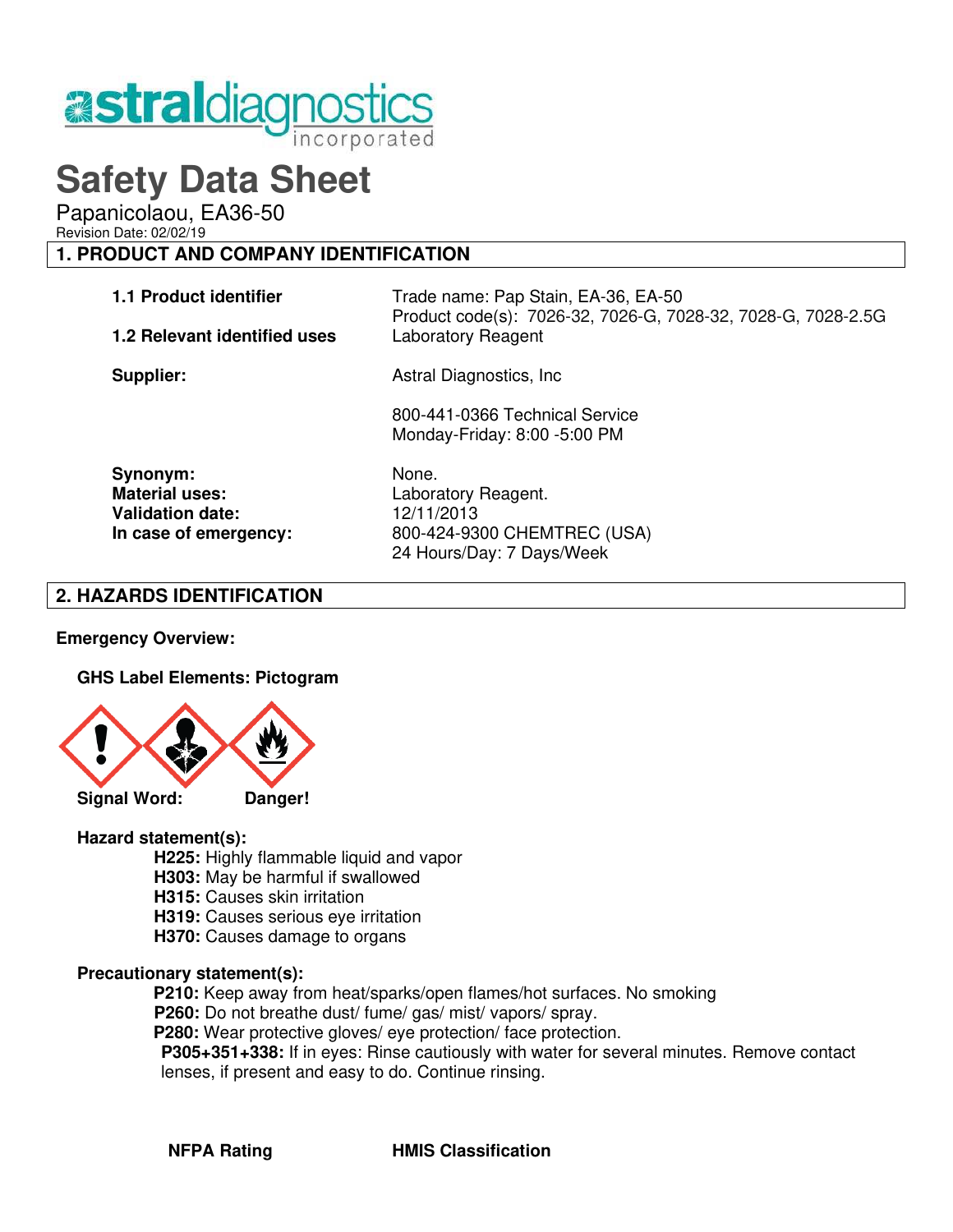| Health hazard: 2                 | Health hazard: 2                                                                                                              |
|----------------------------------|-------------------------------------------------------------------------------------------------------------------------------|
| Fire: 3                          | Flammability: 3                                                                                                               |
| Reactivity Hazard: 0             | Physical hazards: 0                                                                                                           |
| <b>Potential Health Effects:</b> | Inhalation – May cause respiratory tract irritation.<br>Skin - May cause skin irritation.<br>Eyes - May cause eye irritation. |
|                                  | Ingestion – Potentially toxic if swallowed in large quantities.                                                               |

# **3. COMPOSITION/INFORMATION ON INGREDIENTS**

| <b>Name</b>          | <b>CAS number</b> | % by volume    |
|----------------------|-------------------|----------------|
| Ethanol              | 64-17-5           | $~10-64$       |
| Methanol             | 67-56-1           | $\sim$ 4       |
| Phosphotungstic Acid | 12501-23-4        | $<$ 1          |
| Light Green SF       | 5141-20-8         | $<$ 1          |
| <b>Bismark Brown</b> | 10114-58-6        | $<$ 1          |
| Lithium Carbonate    | 554-13-2          | ا>             |
| Eosin Y              | 17372-87-1        | ا>             |
| Water                | 7732-18-4         | <b>Balance</b> |
|                      |                   |                |

# **4. FIRST AID MEASURES**

**First-aid measures general:** Never give anything by mouth to an unconscious person. If you feel unwell, seek medical advice (show the label where possible).

**First-aid measures after inhalation:** Remove victim to fresh air and keep at rest in a position comfortable for breathing. Immediately call a poison center or doctor/physician.

**First-aid measures after skin contact:** Remove/Take off immediately all contaminated clothing. Rinse skin with water/shower. Immediately call a poison center or doctor/physician.

**First-aid measures after eye contact:** Rinse cautiously with water for several minutes. Remove contact lenses, if present and easy to do. Continue rinsing. Immediately call a poison center or doctor/physician.

**First-aid measures after ingestion:** Rinse mouth. Do NOT induce vomiting. Immediately call a poison center or doctor/physician.

## **5. FIREFIGHTING MEASURES**

## **5.1 Extinguishing media**

 Suitable extinguishing media: Foam. Dry powder. Carbon dioxide. Water spray. Sand. Unsuitable extinguishing media: Do not use a heavy water stream

## **5.2 Special hazards arising from the substance or mixture**

No additional information available

## **5.3 Advice for firefighters**

Use water spray or fog for cooling exposed containers. Exercise caution when fighting any chemical fire. Prevent fire-fighting water from entering environment. Do not enter fire area without proper protective equipment, including respiratory protection.

# **6. ACCIDENTAL RELEASE MEASURES**

#### **6.1. Personal precautions, protective equipment and emergency procedures 6.1.1. For non-emergency personnel**

 Protective equipment: Gloves. Safety glasses. Combined gas/dust mask with filter type B/P3. Emergency procedures: Evacuate unnecessary personnel.

## **6.1.2. For emergency responders**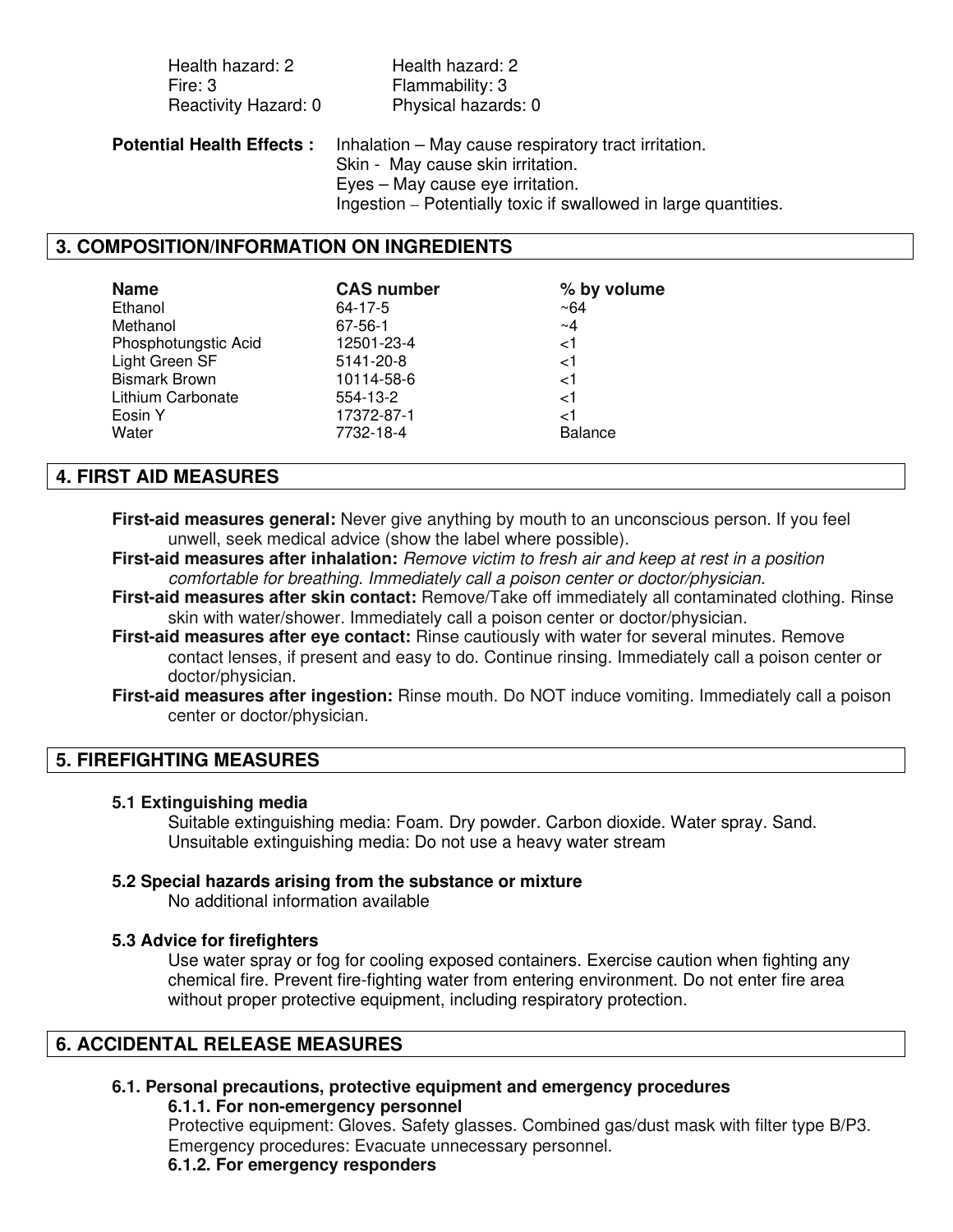Protective equipment: Equip cleanup crew with proper protection. Emergency procedures: Ventilate area.

## **6.2. Environmental precautions**

Prevent entry to sewers and public waters. Notify authorities if liquid enters sewers or public waters. Avoid release to the environment.

## **6.3. Methods and material for containment and cleaning up**

Methods for cleaning up: Soak up spills with inert solids, such as clay or diatomaceous earth as soon as possible. Collect spillage. Store away from other materials.

## **6.4. Reference to other sections**

See Heading 8. Exposure controls and personal protection

# **7. HANDLING AND STORAGE**

## **7.1. Precautions for safe handling**

**Precautions for safe handling:** Wash hands and other exposed areas with mild soap and water before eating, drinking or smoking and when leaving work. Provide good ventilation in process area to prevent formation of vapor. Do not breathe mist, vapors, spray. Obtain special instructions before use. Use personal protective equipment as required. Do not handle until all safety precautions have been read and understood.

**Hygiene measures:** Wash exposed skin thoroughly after handling. Wash contaminated clothing before reuse.

## **7.2. Conditions for safe storage, including any incompatibilities**

 **Technical measures:** Comply with applicable regulations.

**Storage conditions:** Keep container closed when not in use. Protect from sunlight. Store in a well-ventilated place.

 **Incompatible products:** Strong oxidizers. Strong reducing agents. Strong bases.  **Incompatible materials:** Sources of ignition. Direct sunlight

# **8. EXPOSURE CONTROLS/PERSONAL PROTECTION**

## **Consult local authorities for acceptable exposure limits.**

| <b>Component</b>        | <b>Source</b> | 'ype             | Value              | <b>Note</b> |
|-------------------------|---------------|------------------|--------------------|-------------|
| <b>Methanol</b>         | <b>ACGIH</b>  | <b>TWA</b>       | $200$ ppm          |             |
|                         | <b>ACGIH</b>  | <b>STEL</b>      | $250$ ppm          |             |
|                         | <b>NIOSH</b>  | <b>TWA</b>       | 260 mg/m3, 200 ppm |             |
|                         | <b>OSHA</b>   | <b>TWA</b>       | 260 mg/m3, 200 ppm |             |
| <b>Ethanol Solution</b> | <b>ACGH</b>   | <b>STEL</b>      | 1000 ppm 15 min    |             |
|                         | <b>OSHA</b>   | PEL (TWA)        | 1000 ppm 8 hours   |             |
|                         | <b>NIOSH</b>  | <b>REL (TWA)</b> | 1000 ppm 10 hours  |             |

**Personal protective equipment:** Safety glasses. Gloves. Protective clothing. High gas/vapor concentration: gas mask with filter type B.

**Hand protection:** Wear protective gloves.

**Eye protection:** Chemical goggles or face shield.

**Skin and body protection:** Wear suitable protective clothing.

**Respiratory protection:** Wear appropriate mask. Gas mask with filter type B.

**Other information:** Do not eat, drink or smoke during use.

# **9. PHYSICAL AND CHEMICAL PROPERTIES**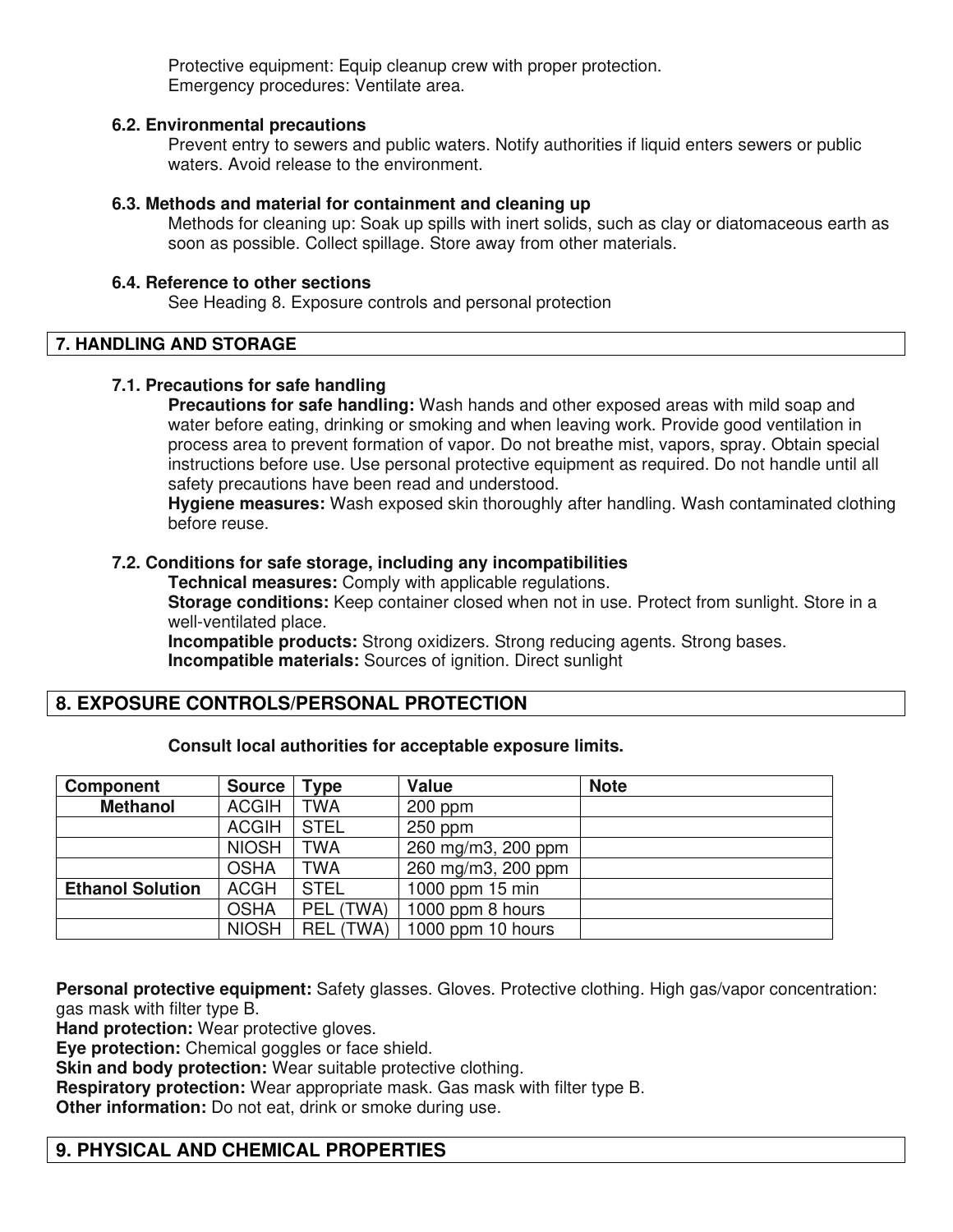**Physical state:** Liquid. **Color:** Red/dark pink with green **Flash point: 43°C closed cup Odor: Alcohol Melting/freezing point: NA <b>Relative density: NA Vapor pressure:** NA **Vapor density:** NA

**pH:** NA **Boiling/condensation point:** NA **Evaporation rate: NA VOC: NA Solubility:** Soluble in the following materials: water

# **10. STABILITY AND REACTIVITY**

## **10.1. Reactivity**

No further relevant information available

- **10.2. Chemical stability** Flammable liquid and vapor. May form flammable/explosive vapor-air mixture **10.3. Possibility of hazardous reactions** Not established.
- **10.4. Conditions to avoid** High temperatures, flames, sparks
- **10.5. Incompatible materials** Strong oxidizers.

## **10.6. Hazardous decomposition products** Carbon monoxide. Carbon dioxide

# **11. TOXICOLOGICAL INFORMATION**

| Water (7732-18-5) |                             |
|-------------------|-----------------------------|
| LD50 oral rat     | $\geq 90000$ mg/kg          |
| ATE US (oral)     | 90000.000 mg/kg body weight |
|                   |                             |

| <b>Ethanol (64-17-5)</b>   |                    |
|----------------------------|--------------------|
| LD50 Oral rat              | 3450 mg/kg (mouse) |
| <b>LC50 Inhalation rat</b> | 20000 ppm/10H      |

| <b>Methanol</b>            |                   |
|----------------------------|-------------------|
| LD50 oral rat              | 1,187-2,769 mg/kg |
| LC50 inhalation rat (mg/l) | 128.2 mg/l (4hr)  |
| LC50 inhalation rat (mg/l) | 87.6 mg/l (6hr)   |
| <b>LD50 Dermal rabbit</b>  | 17,100 mg/kg      |

**Skin corrosion/irritation:** Not classified **Serious eye damage/irritation:** Causes eye irritation **Respiratory or skin sensitization:** Not classified **Germ cell mutagenicity:** Not classified **Carcinogenicity:** Not Classified

# **12. ECOLOGICAL INFORMATION**

## **Toxicity:**

Ethanol (64-17-5) LC50 fish 1- 14200 mg/l (96h; Pimephales promelas) EC50 Daphnia 1- 9300 mg/l (48h; Daphnia magna)

**Methanol**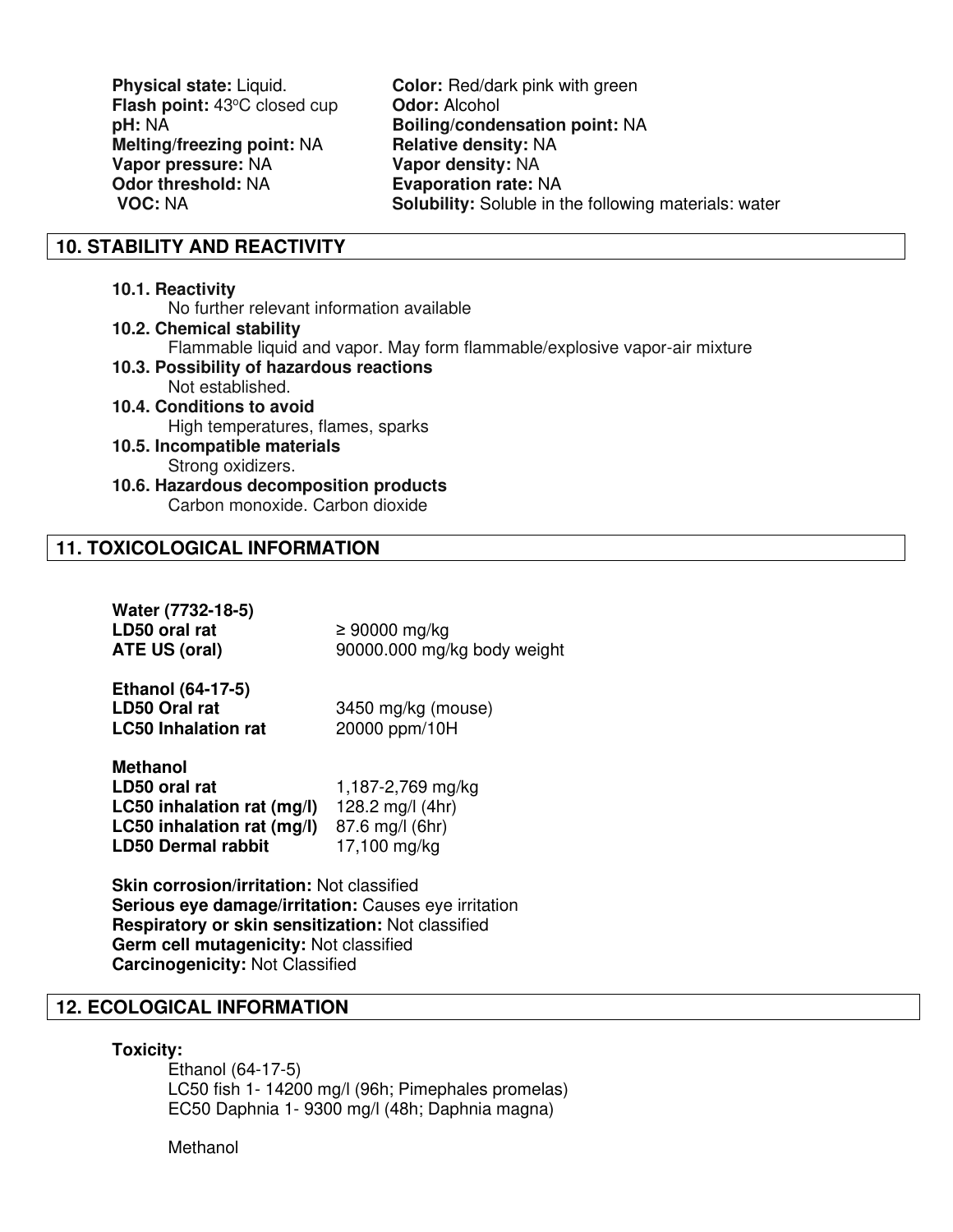Mortality LC50- Lepomis macrochirus: 15,400 mg/l (96h) NOEC- Oryzias latipes : 7,900 mg/l (200h)

## **Persistence and degradability:**

Ethanol (64-17-5) Biochemical oxygen demand 0.8-0.967 g O2/g substance Chemical oxygen demand 1.70 g O2/g substances ThOD 2.10 g O2/g substances

Methanol (67-56-1) Biodegradibility: 72% (aerobic-exposure time 5 d)

#### **Bioaccumulative potential:**

Methanol (67-56-1) Biaccumlation: Cyrinus carpio- 72d at 20°C, 5 mg/l

### **Mobility in soil:**

Ethanol  $(64-17-5)$  Surface tension  $0.022$  N/m  $(20^{\circ}C)$ 

**PBT and vPvB assessment:** no data available **Other adverse effects:** no data available

## **13. DISPOSAL CONSIDERATIONS**

The information presented only applies to the material as supplied. The identification based on characteristic(s) or listing may not apply if the material has been used or otherwise contaminated. It is the responsibility of the waste generator to determine the toxicity and physical properties of the material generated to determine the proper waste identification and disposal methods in compliance with applicable regulations. Disposal should be in accordance with applicable regional, national and local laws and regulations.

# **14. TRANSPORT INFORMATION**

# **DOT (US)**  UN 1170

Shipping Name: Ethanol Solution Class: 3 Group: II

## **IATA**

UN 1170 Shipping Name: Ethanol Solution Class: 3 Marine Pollutant: No Group: II

# **15. REGULATORY INFORMATION**

## **15.1 US Federal regulations**

Methanol RQ 5000 lb SARA Section 311/312 Hazardous Classes: Immediate health hazard, fire hazard

**15.2 International regulations** Methanol